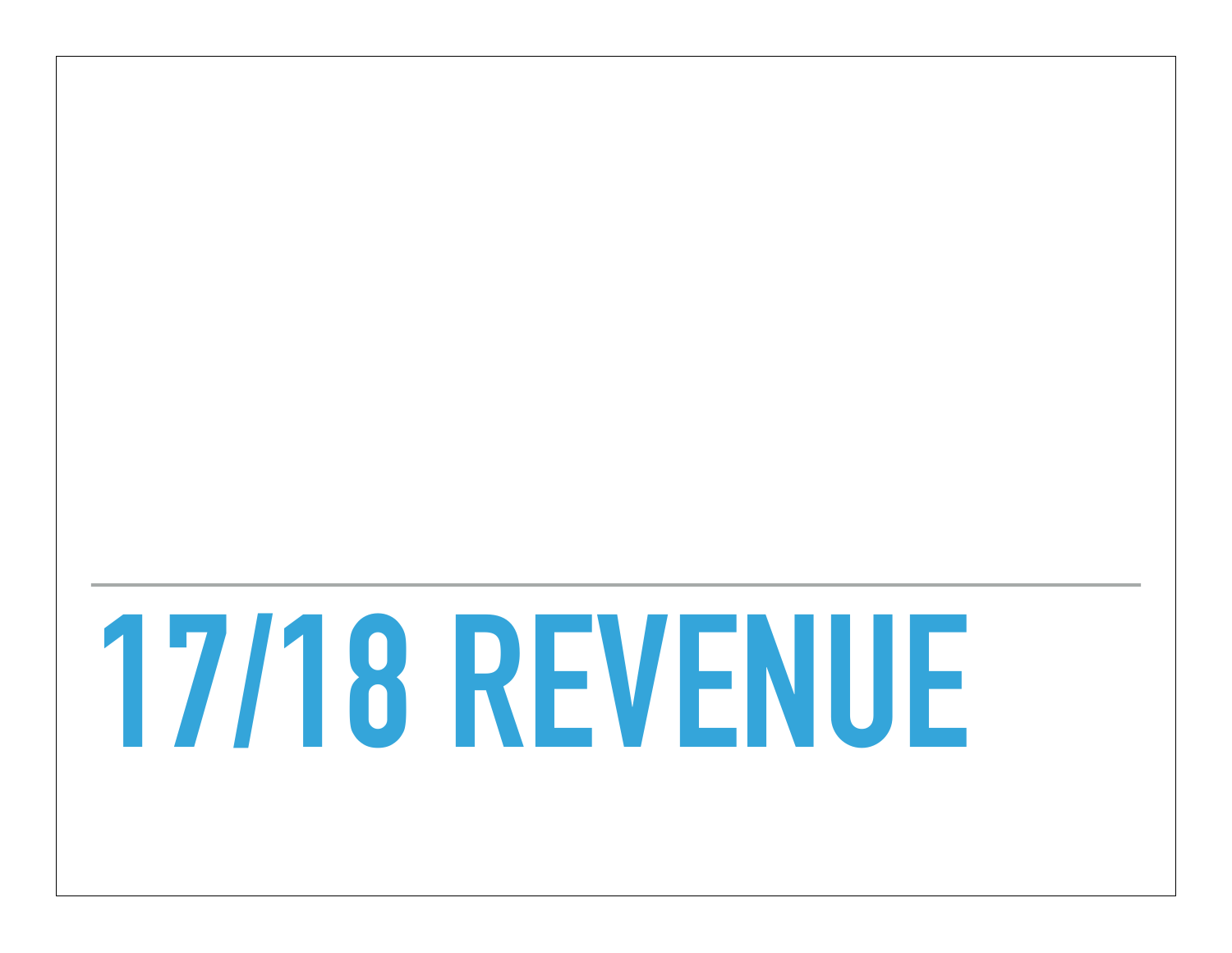## **2017-2018 PTA NET REVENUE: \$212,833.46**

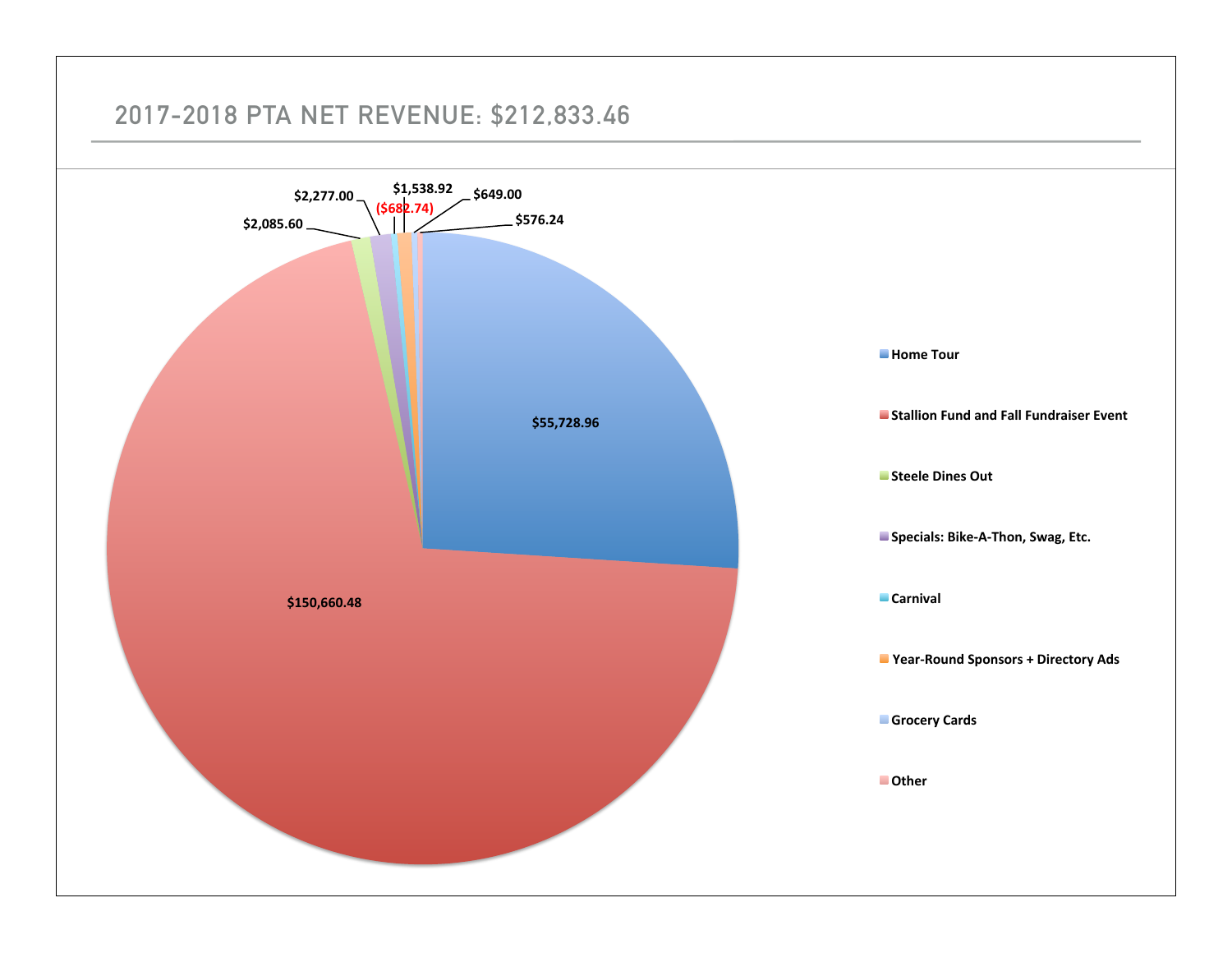| BUDGET OVERVIEW: FISCAL YEAR JULY 1, 2017-JUNE 30, 2018 NET REVENUE |                   |             |  |
|---------------------------------------------------------------------|-------------------|-------------|--|
|                                                                     |                   |             |  |
| <b>CATEGORY</b>                                                     | <b>NET INCOME</b> | % OF INCOME |  |
| <b>Home Tour</b>                                                    | \$55,728.96       | 26.18%      |  |
| <b>Stallion Fund and Fall Fundraiser</b>                            | \$150,664.48      | 70.79%      |  |
| <b>Steele Dines Out</b>                                             | \$2,085.00        | 0.98%       |  |
| Specials: Bike-A-Thon, Swag, Etc.                                   | \$2,277.00        | 1.07%       |  |
| Carnival                                                            | $-$ \$682.74      | $-0.32%$    |  |
| <b>Year-Round Sponsors + Dir. Ads</b>                               | \$1,538.92        | 0.72%       |  |
| <b>Grocery Cards</b>                                                | \$649.00          | 0.30%       |  |
| Other                                                               | \$576.24          | 0.27%       |  |
|                                                                     |                   |             |  |
|                                                                     |                   |             |  |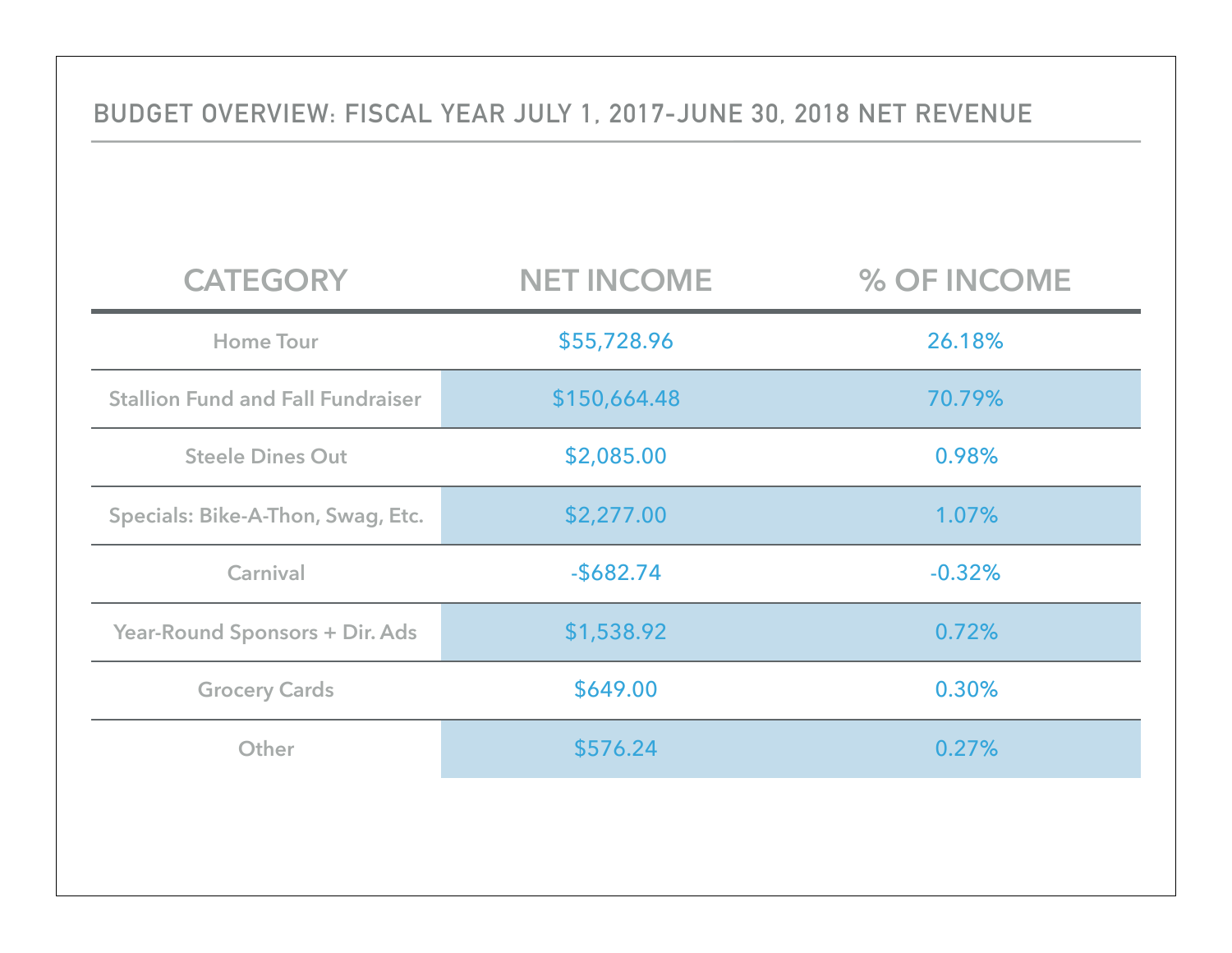## **18/19 BUDGETED EXPENSES**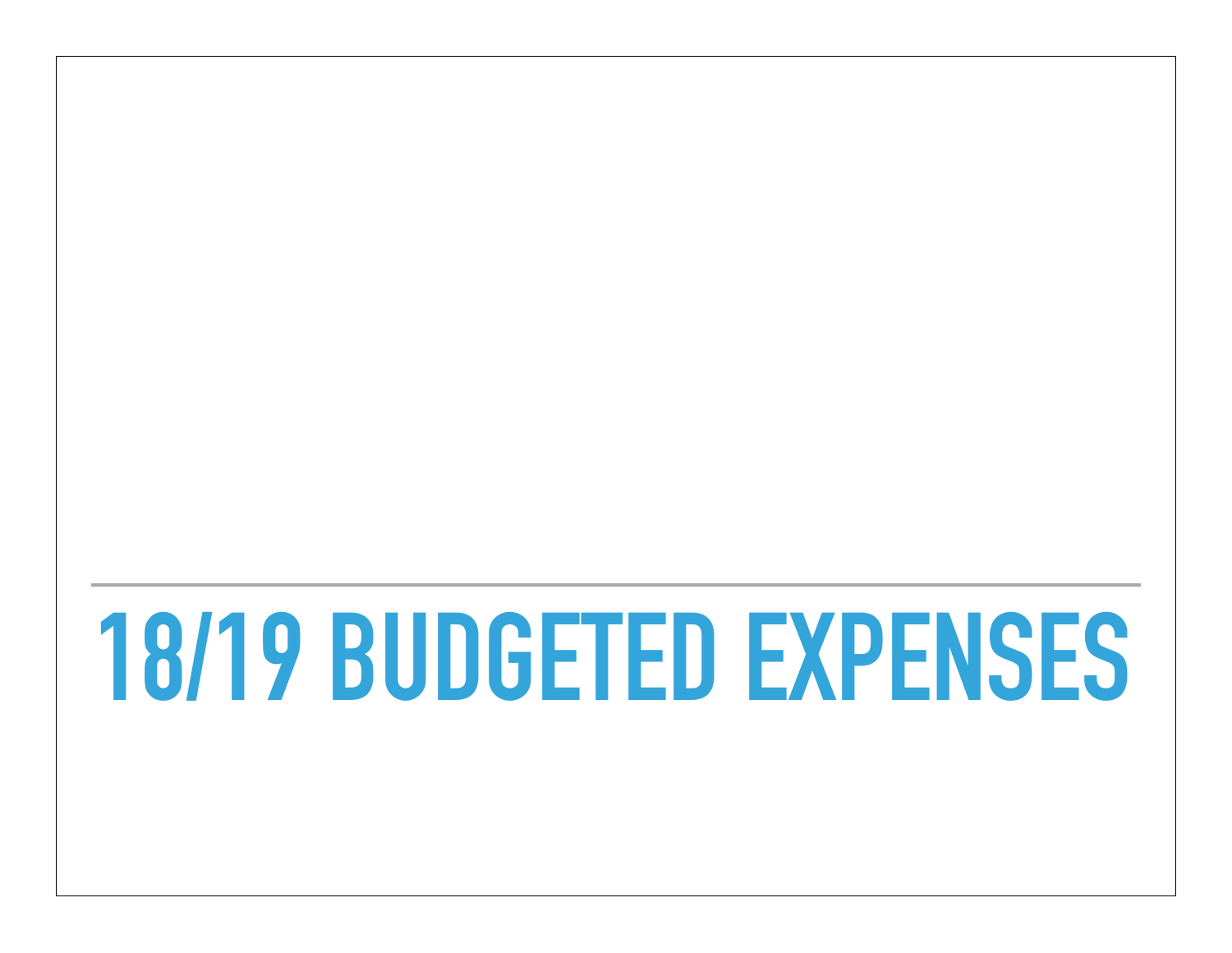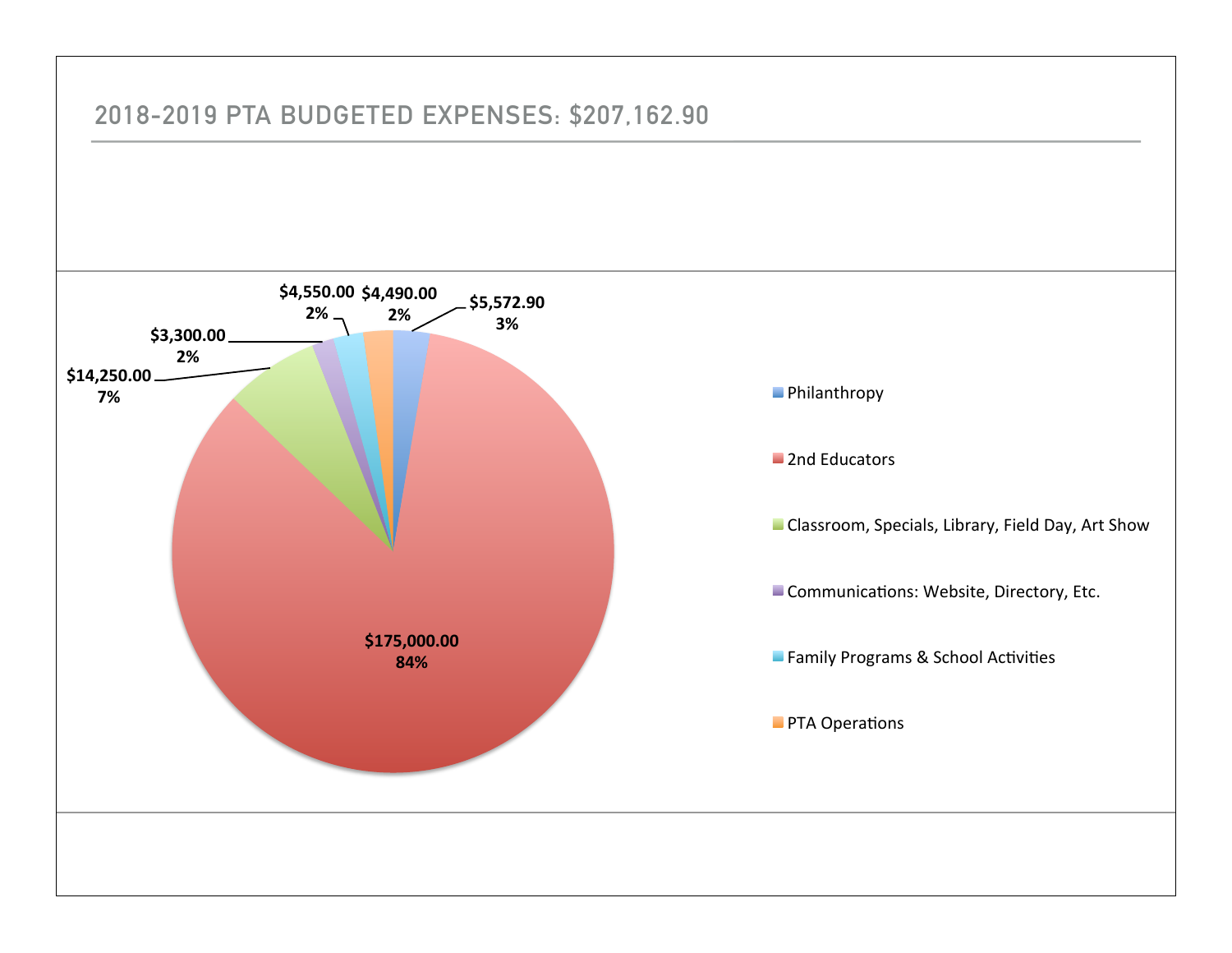| BUDGET OVERVIEW: FISCAL YEAR JULY 1, 2018-JUNE 30, 2019 BUDGETED EXPENSES |                          |             |
|---------------------------------------------------------------------------|--------------------------|-------------|
|                                                                           |                          |             |
| <b>CATEGORY</b>                                                           | <b>BUDGETED EXPENSES</b> | % OF BUDGET |
| Philanthropy                                                              | \$5,572.90               | 2.69%       |
| <b>2nd Educators</b>                                                      | \$175,000                | 84.47%      |
| <b>Classroom, Specials, Library,</b><br><b>Rocketry Stipends</b>          | \$14,250                 | 6.88%       |
| <b>Communications: Website,</b><br>Directory, Etc.                        | \$3,300                  | 1.59%       |
| <b>Family Programs &amp; School</b><br><b>Activities</b>                  | \$4,550                  | 2.20%       |
| <b>PTA Operations</b>                                                     | \$4,490                  | 217%        |
|                                                                           |                          |             |
|                                                                           |                          |             |